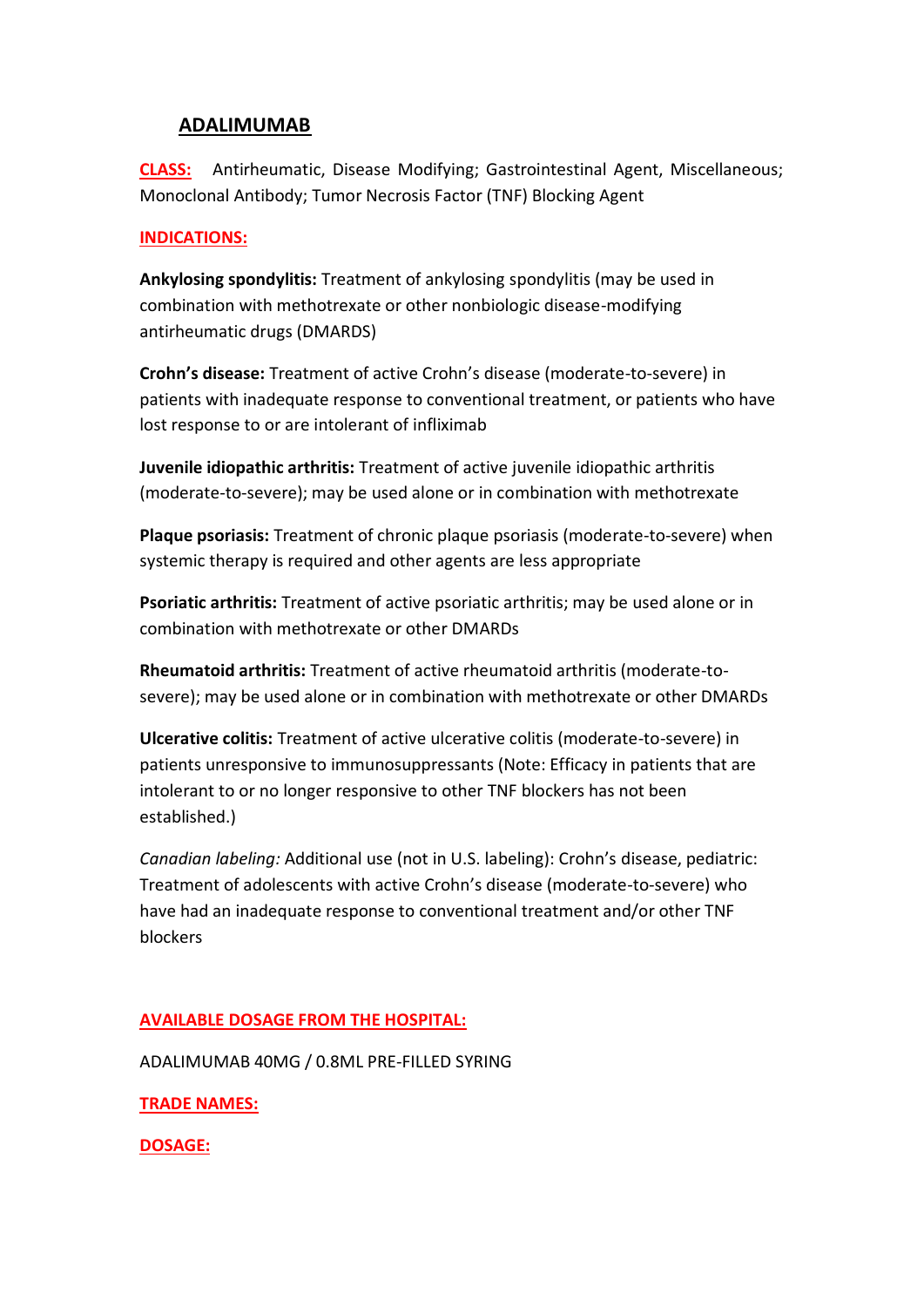**Dosing: Adult**

### **Ankylosing spondylitis: SubQ: 40 mg every other week**

#### **Crohn's disease: SubQ:**

Initial: 160 mg (given as 4 injections on day 1 or given as 2 injections daily over 2 consecutive days), then 80 mg 2 weeks later (day 15). Note: 40 mg per injection.

Maintenance: 40 mg every other week beginning day 29. Note: Some patients may require 40 mg every week as maintenance therapy (Lichtenstein, 2009).

#### **Plaque psoriasis:** SubQ:

Initial: 80 mg as a single dose

Maintenance: 40 mg every other week beginning 1 week after initial dose

**Psoriatic arthritis:** SubQ: 40 mg every other week

**Rheumatoid arthritis:** SubQ: 40 mg every other week; patients not taking methotrexate may increase dose to 40 mg every week

### **Ulcerative colitis:** SubQ:

Initial: 160 mg (given as 4 injections on day 1 or given as 2 injections daily over 2 consecutive days), then 80 mg 2 weeks later (day 15). Note: 40 mg per injection.

Maintenance: 40 mg every other week beginning day 29. Note: Only continue maintenance dose in patients demonstrating clinical remission by 8 weeks (day 57) of therapy.

 **Dosing: Geriatric** Refer to adult dosing.

## **Dosing: Renal Impairment**

No dosage adjustment provided in manufacturer's labeling (has not been studied).

#### **Dosing: Hepatic Impairment**

No dosage adjustment provided in manufacturer's labeling (has not been studied).

## **COMMON SIDE EFFECT:**

**>10%:**

Central nervous system: Headache (12%)

Dermatologic: Skin rash (6% to 12%)

Hematologic & oncologic: Positive ANA titer (12%)

Immunologic: Antibody development (3% to 26%; significance unknown)